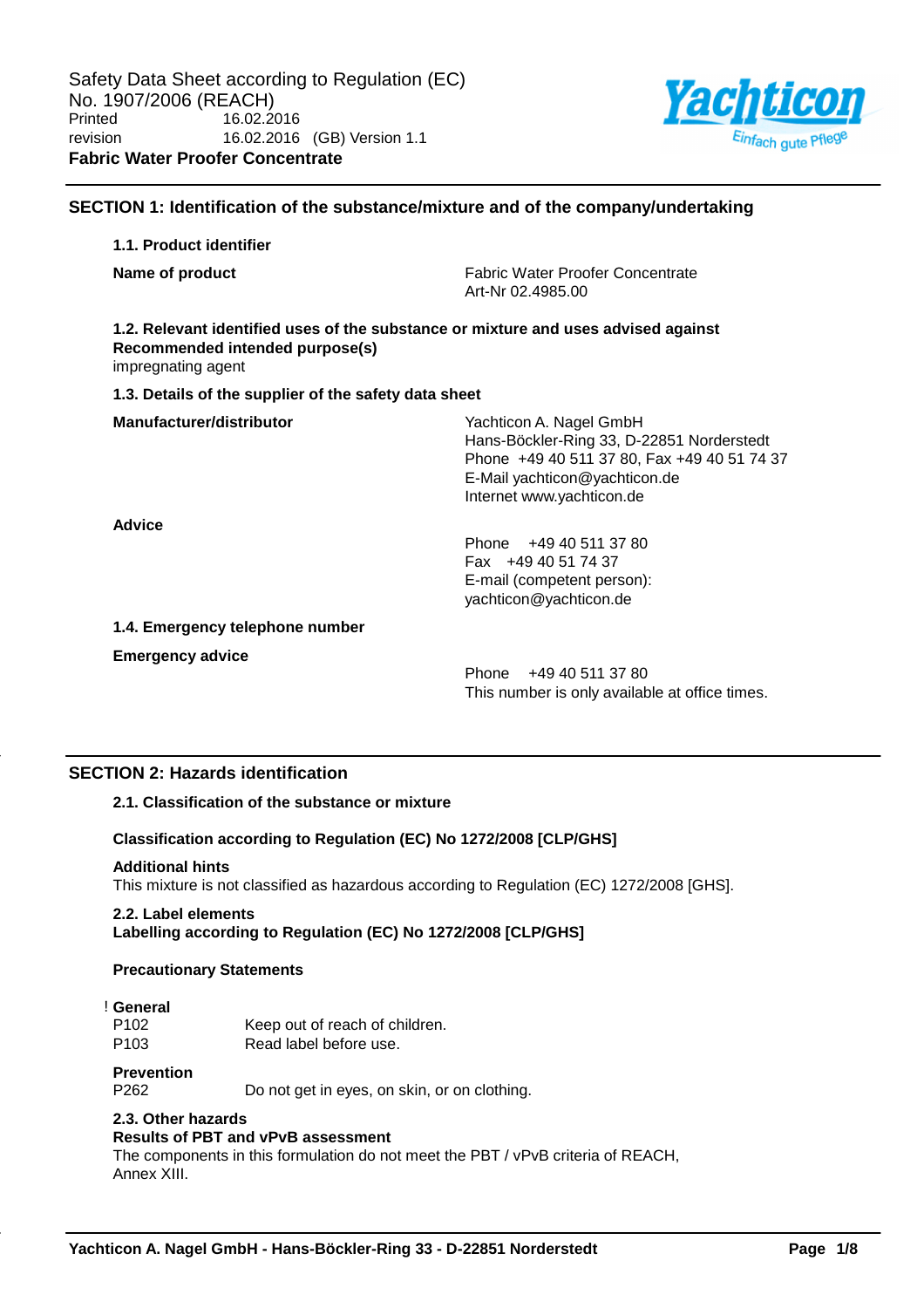

## **! SECTION 3: Composition/ information on ingredients**

## **3.1. Substances**

not applicable

## **3.2. Mixtures**

## **! Hazardous ingredients**

| <b>CAS No</b> | EC No            | Name             | [%<br>weight] | <b>Classification according to</b><br>Regulation (EC) No 1272/2008 [CLP/<br><b>GHS1</b> |
|---------------|------------------|------------------|---------------|-----------------------------------------------------------------------------------------|
| 25265-71-8    | 246-770-3        | Dipropylenglycol |               | *                                                                                       |
| <b>REACH</b>  |                  |                  |               |                                                                                         |
| <b>CAS No</b> | Name             |                  |               | <b>REACH registration number</b>                                                        |
| 25265-71-8    | Dipropylenglycol |                  |               | 01-2119456811-38-XXXX                                                                   |

#### ! **Additional advice**

\* Substance with a Community workplace exposure limit.

## **! SECTION 4: First aid measures**

## **4.1. Description of first aid measures**

## **General information**

Remove moisted clothing immediately. In the event of persistent symptoms receive medical treatment.

## **In case of inhalation**

Ensure of fresh air.

## **In case of skin contact**

In case of contact with skin wash off with soap and water.

## **In case of eye contact**

In case of contact with eyes rinse thoroughly with water.

## ! **In case of ingestion**

Rinse out mouth thoroughly with water.

#### **4.2. Most important symptoms and effects, both acute and delayed** No information available.

**4.3. Indication of any immediate medical attention and special treatment needed** No information available.

## **! SECTION 5: Firefighting measures**

## **5.1. Extinguishing media Suitable extinguishing media** Alcohol-resistant foam

Dry fire-extinguishing substance Carbon dioxide Water spray jet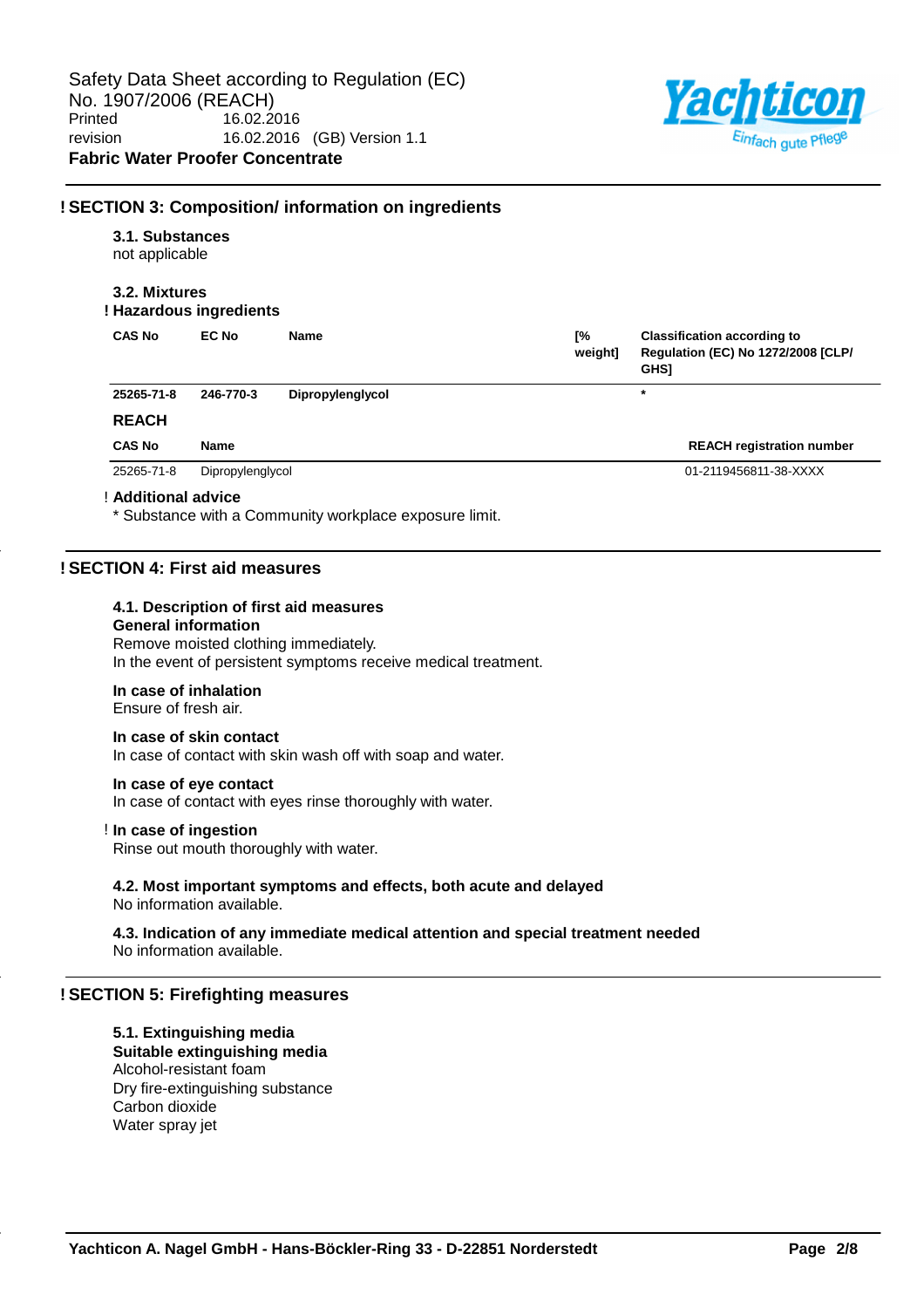

## **5.2. Special hazards arising from the substance or mixture**

Fire gas of organic material has to be classed invariably as respiratory poison. In the event of fire the following can be released: Carbon monoxide (CO) Carbon dioxide (CO2)

## **5.3. Advice for firefighters**

#### **Special protective equipment for fire-fighters**

Use breathing apparatus with independent air supply ( isolated ).

## **Additional information**

Cool endangered containers with water spray jet. Fire residues and contaminated firefighting water must be disposed of in accordance with the local regulations. High risk of slipping due to leakage / spillage of product.

## **SECTION 6: Accidental release measures**

## **6.1. Personal precautions, protective equipment and emergency procedures**

**For non-emergency personnel**

Use personal protective clothing.

High risk of slipping due to leakage/spillage of product.

## **6.2. Environmental precautions**

Do not discharge into the drains/surface waters/groundwater.

## **6.3. Methods and material for containment and cleaning up**

Take up with absorbent material (e.g. sand, kieselguhr, acid binder, general-purpose binder, sawdust). After taking up the material dispose according to regulation.

## **6.4. Reference to other sections**

Safe handling: see section 7 Disposal: see section 13 Personal protection equipment: see section 8 Emergency telephone number: see section 1

## **! SECTION 7: Handling and storage**

## **7.1. Precautions for safe handling**

#### ! **Advice on safe handling**

Take the usual precautions when handling with chemicals. Handle in accordance with good industrial hygiene and safety practice.

## **General protective measures**

Avoid contact with eyes and skin Do not inhale gases/vapours/aerosols.

#### **Hygiene measures**

Clean skin thoroughly after working. At work do not eat, drink and smoke. Remove soiled or soaked clothing immediately.

## **Advice on protection against fire and explosion**

Keep away from sources of ignition - No smoking Take precautionary measures against static discharges.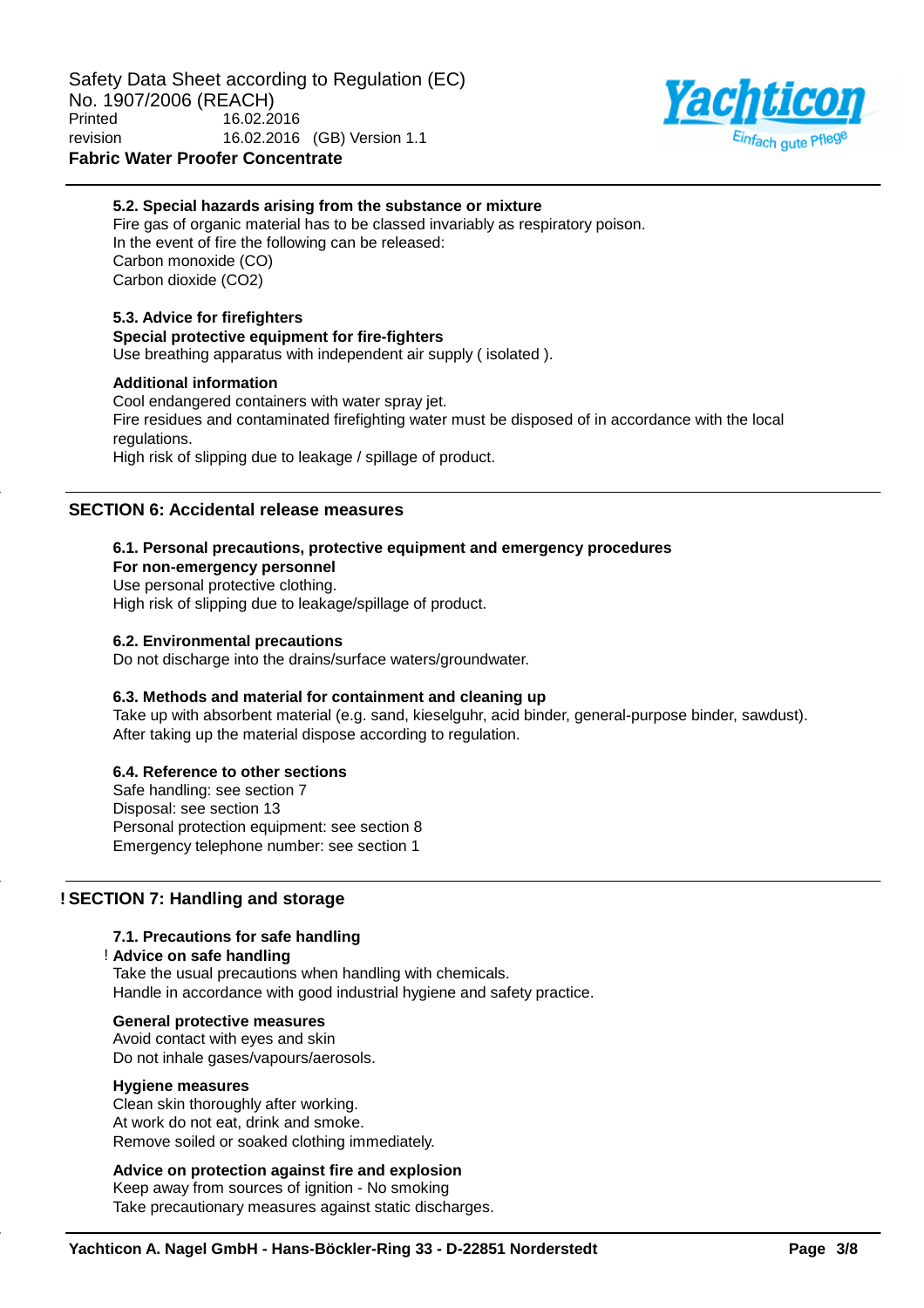Safety Data Sheet according to Regulation (EC) No. 1907/2006 (REACH)<br>Printed 16.02.20 Printed 16.02.2016 revision 16.02.2016 (GB) Version 1.1 **Fabric Water Proofer Concentrate**



## **7.2. Conditions for safe storage, including any incompatibilities Requirements for storage rooms and vessels** Keep in closed original container.

! **Further information on storage conditions** Keep container dry, tightly closed and store at cool place. Protect from heat/overheating.

**Storage group** 10

## **7.3. Specific end use(s)**

No information available.

## **! SECTION 8: Exposure controls/personal protection**

### **8.1. Control parameters**

## **8.2. Exposure controls**

## ! **Respiratory protection**

Breathing apparatus in the event of aerosol or mist formation. Short term: filter apparatus, filter A Not necessary with adequate exhaust ventilation.

#### ! **Hand protection**

Glove material specification [make/type, thickness, permeation time/life, wetting resistance]: Nitril, 0,4 mm, 60 min, 480 min. e.g. "Camatril Profi" (KCL GmbH, Email: Vertrieb@kcl.de)

The selection of the suitable gloves does not only depend on different material, but also on further marks of quality and varies from manufacturer to manufacturer.

The exact breakthrough time of the glove material can be requested from the protective glove manufacturer and must be observed.

## **Eye protection**

safety goggles

### **Other protection measures** protective clothing

# **Appropriate engineering controls**

Ensure good ventilation, where necessary use fume hood.

## **! SECTION 9: Physical and chemical properties**

| 9.1. Information on basic physical and chemical properties |        |                        |    |        |                |  |
|------------------------------------------------------------|--------|------------------------|----|--------|----------------|--|
| Appearance<br>liquid                                       |        | <b>Colour</b><br>beige |    | Odour  | characteristic |  |
| <b>Odour threshold</b><br>not determined                   |        |                        |    |        |                |  |
| Important health, safety and environmental information     |        |                        |    |        |                |  |
|                                                            | Value  | Temperature            | at | Method | Remark         |  |
| pH value                                                   | 3,2    | 20 °C                  |    |        |                |  |
| boiling point                                              | 100 °C |                        |    |        |                |  |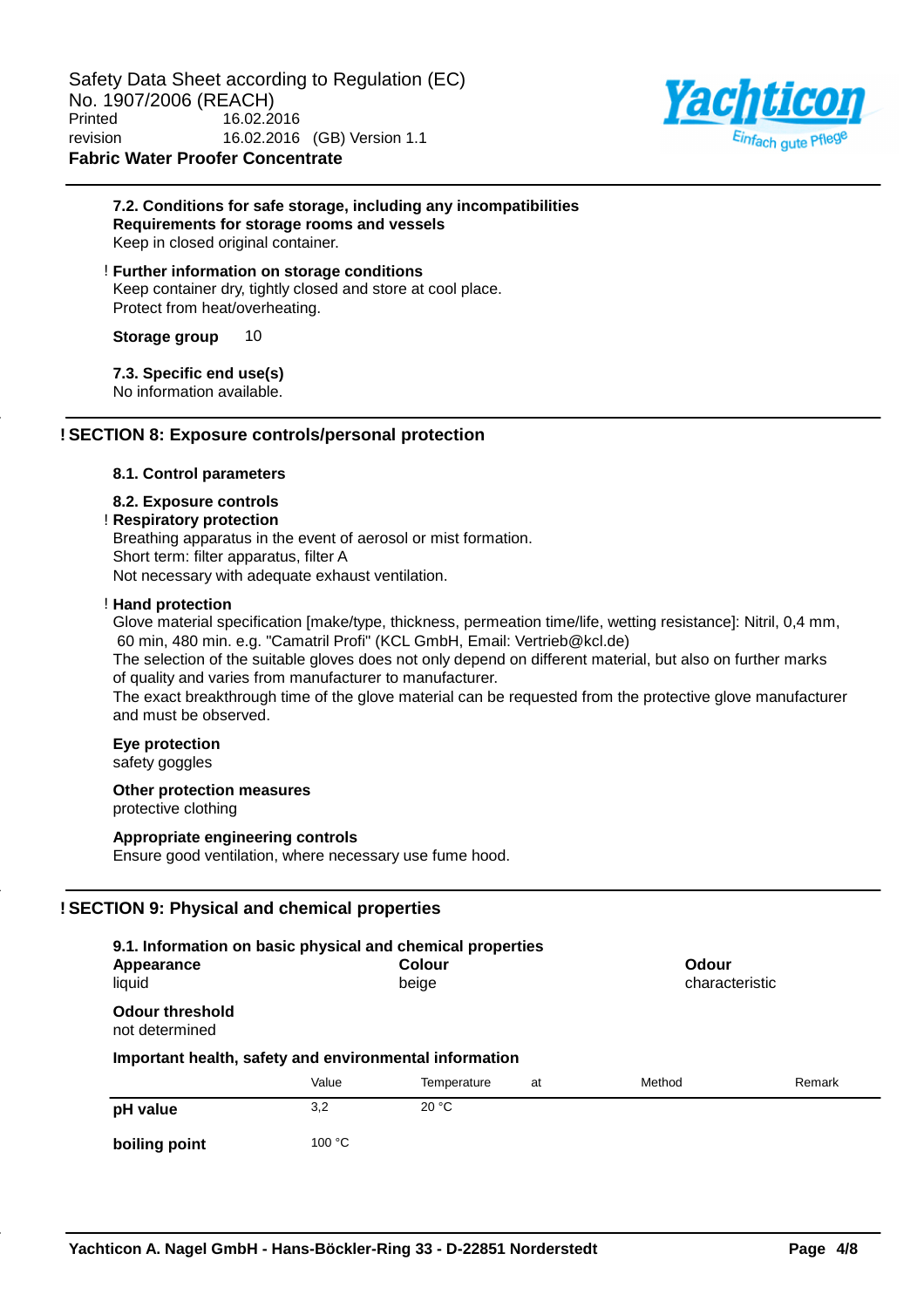Safety Data Sheet according to Regulation (EC) No. 1907/2006 (REACH)<br>Printed 16.02.20 16.02.2016 revision 16.02.2016 (GB) Version 1.1 **Fabric Water Proofer Concentrate**



|                                                              | Value          | Temperature | at | Method | Remark                                   |
|--------------------------------------------------------------|----------------|-------------|----|--------|------------------------------------------|
| <b>Melting point /</b><br><b>Freezing point</b>              | not determined |             |    |        |                                          |
| <b>Flash point</b>                                           | 101 °C         |             |    |        |                                          |
| Vapourisation rate                                           | not determined |             |    |        |                                          |
| <b>Flammable (solid)</b>                                     | not determined |             |    |        |                                          |
| <b>Flammability (gas)</b>                                    | not determined |             |    |        |                                          |
| Ignition temperature                                         | not determined |             |    |        |                                          |
| <b>Self ignition</b><br>temperature                          |                |             |    |        | The product<br>is not self-<br>igniting. |
| Lower explosion limit                                        | not determined |             |    |        |                                          |
| <b>Upper explosion limit</b>                                 | not determined |             |    |        |                                          |
| Vapour pressure                                              | not determined |             |    |        |                                          |
| <b>Relative density</b>                                      | 1,01 g/cm3     | 20 °C       |    |        |                                          |
| <b>Vapour density</b>                                        | not determined |             |    |        |                                          |
| Solubility in water                                          |                | 20 °C       |    |        | multimiscible                            |
| Solubility/other                                             | not determined |             |    |        |                                          |
| Partition coefficient n-<br>octanol/water (log P<br>O/W      | not determined |             |    |        |                                          |
| <b>Decomposition</b><br>temperature                          | not determined |             |    |        |                                          |
| <b>Viscosity</b>                                             | not determined |             |    |        |                                          |
| <b>Oxidising properties</b><br>No information available.     |                |             |    |        |                                          |
| <b>Explosive properties</b><br>The product is not explosive. |                |             |    |        |                                          |

**9.2. Other information** Refer to technical data sheet.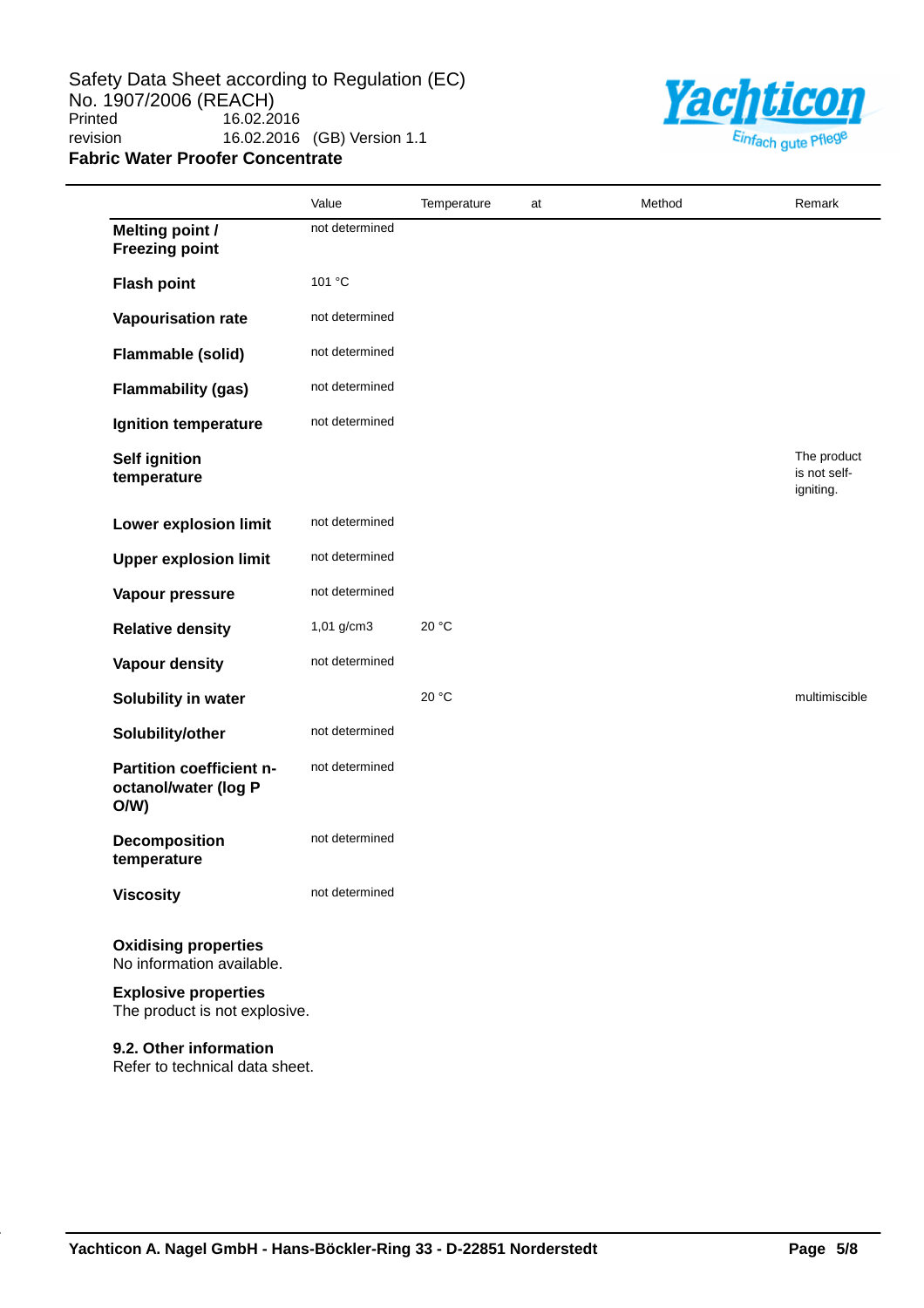

## **! SECTION 10: Stability and reactivity**

## **10.1. Reactivity**

No information available.

## **10.2. Chemical stability**

Stable under recommended storage conditions. Stable under normal conditions of use.

## **10.3. Possibility of hazardous reactions**

No information available.

**10.4. Conditions to avoid** Heat, open flames, sparks

# **10.5. Incompatible materials**

No information available.

**10.6. Hazardous decomposition products** Concerning possible decomposition products see section 5.

## **Thermal decomposition**

Remark No decomposition if used as directed.

## **! SECTION 11: Toxicological information**

## **11.1. Information on toxicological effects**

## **Acute toxicity/Irritation/Sensitization**

|                           | Value/Validation        | Species | Method | Remark |
|---------------------------|-------------------------|---------|--------|--------|
| <b>Skin irritation</b>    | non-irritant            |         |        |        |
| <b>Eye irritation</b>     | non-irritant            |         |        |        |
| <b>Skin sensitization</b> | No known sensitization. |         |        |        |

## **Additional information**

The product should be handled with the care usual when dealing with chemicals. Further hazardous properties can not be excluded.

## **! SECTION 12: Ecological information**

## **12.1. Toxicity**

No information available.

## **12.2. Persistence and degradability**

No information available.

#### **12.3. Bioaccumulative potential** No information available.

**12.4. Mobility in soil**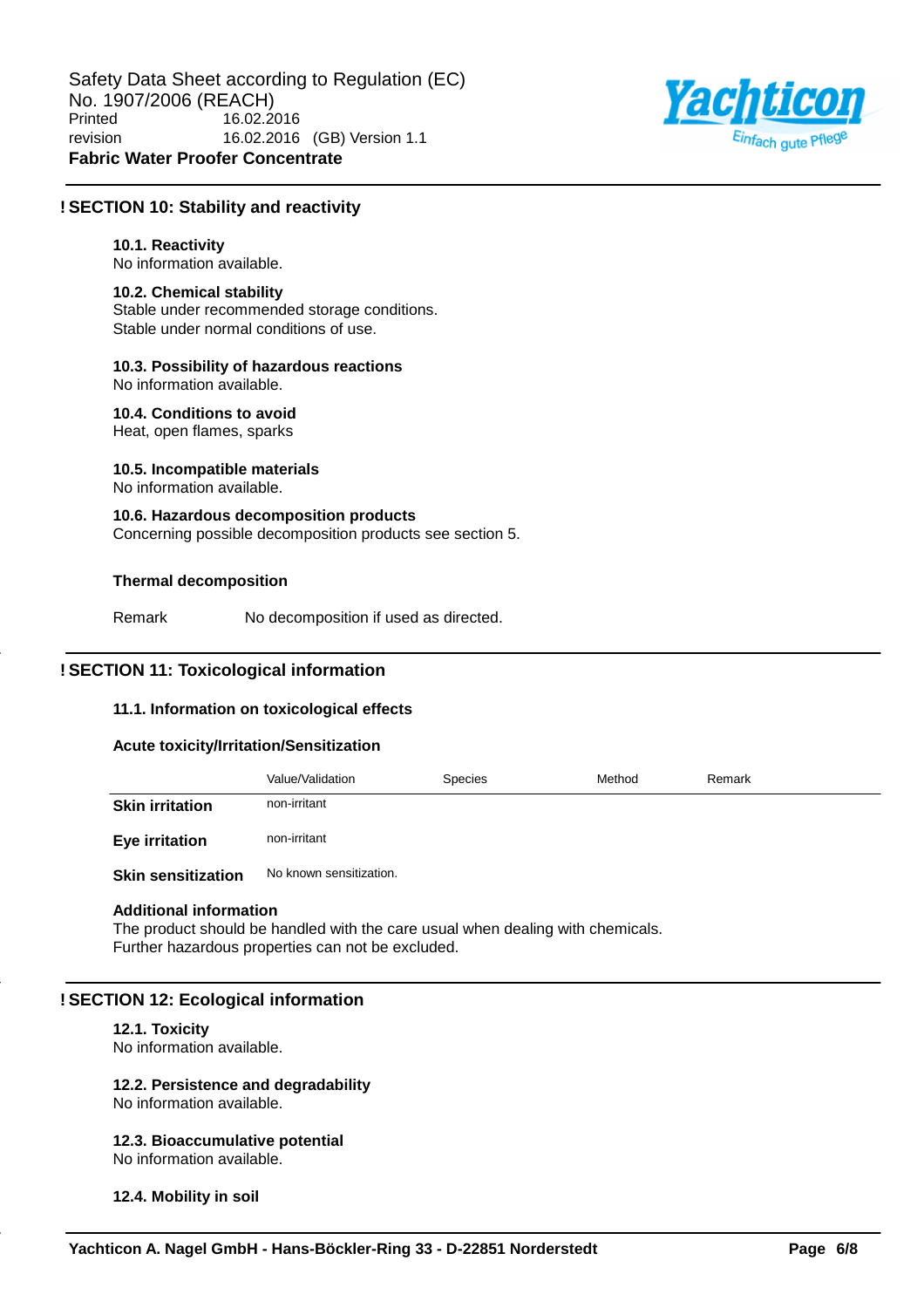Safety Data Sheet according to Regulation (EC) No. 1907/2006 (REACH)<br>Printed 16.02.20 Printed 16.02.2016 revision 16.02.2016 (GB) Version 1.1 **Fabric Water Proofer Concentrate**



No information available.

#### **12.5. Results of PBT and vPvB assessment**

The components in this formulation do not meet the PBT / vPvB criteria of REACH, Annex XIII.

## **12.6. Other adverse effects**

#### **General regulation**

Do not allow uncontrolled leakage of product into the environment.

## **SECTION 13: Disposal considerations**

## **13.1. Waste treatment methods**

## **Recommendations for the product**

There are no harmonised regulations on the disposal of chemicals in the member states of the EU. In Germany the Recycling and Waste Management Act (KrWG) stipulates recycling as a requirement. This means that a distinction must be made between "wastes for recycling" and "wastes for disposal". Particular aspects - in the main concerning delivery - are also governed by the Laender.

## **Recommendations for packaging**

Totally emptied packaging may be taken for recycling. Totally emptied packaging may be treated as household waste. Disposal according to official regulations.

#### **Recommended cleansing agent** water

## **General information**

Allocation of the waste number has to be done according to the EWC directive industry- and processspecific.

## **SECTION 14: Transport information**

|                                     | <b>ADR/RID</b>           | <b>IMDG</b>           | <b>IATA-DGR</b>       |
|-------------------------------------|--------------------------|-----------------------|-----------------------|
| 14.1. UN number                     | ۰                        | ۰                     | ۰                     |
| 14.2. UN proper shipping<br>name    | $\overline{\phantom{a}}$ | ۰                     | ۰                     |
| 14.3. Transport hazard<br>class(es) | $\sim$                   |                       | $\tilde{\phantom{a}}$ |
| 14.4. Packing group                 | ٠                        | ۰                     | ۰                     |
| 14.5. Environmental<br>hazards      | ۰                        | $\tilde{\phantom{a}}$ | ۰                     |

## **14.6. Special precautions for user**

No information available.

**14.7. Transport in bulk according to Annex II of MARPOL 73/78 and the IBC Code** No information available.

#### **Transport/further information**

No dangerous goods as defined by the transport regulations - ADR/RID, IMDG, ICAO/IATA-DGR.